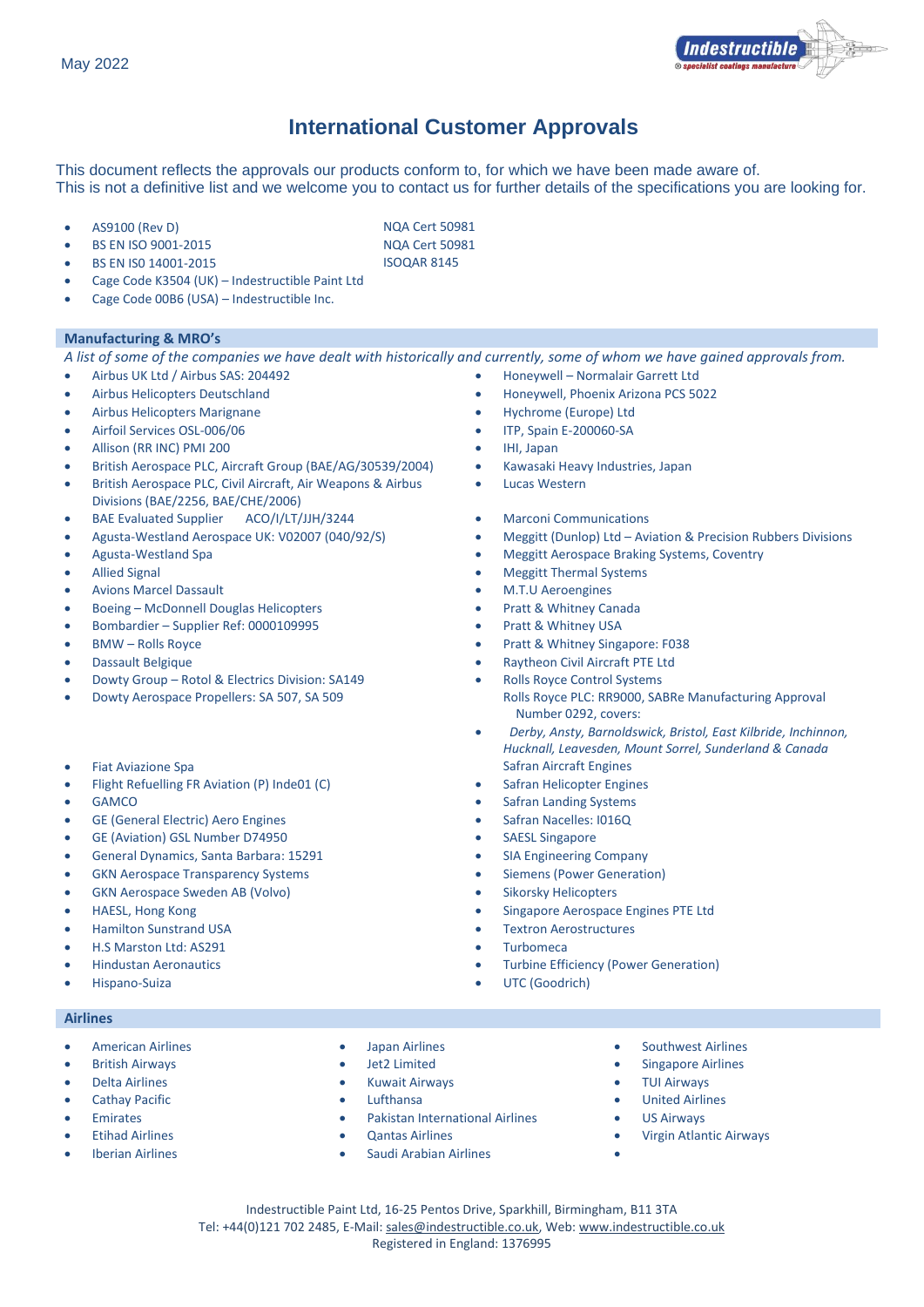

| <b>AFS Specifications</b>                                                                                                                                                                                                                                                                                                                                                                                                           |                                                                                                                                                                                                                                                                                                                                                                                                                                       |                                                                                                                                                         |                                                                                                                                                                                                                                                                                                                                                                                                                                                               |  |  |  |  |  |  |  |
|-------------------------------------------------------------------------------------------------------------------------------------------------------------------------------------------------------------------------------------------------------------------------------------------------------------------------------------------------------------------------------------------------------------------------------------|---------------------------------------------------------------------------------------------------------------------------------------------------------------------------------------------------------------------------------------------------------------------------------------------------------------------------------------------------------------------------------------------------------------------------------------|---------------------------------------------------------------------------------------------------------------------------------------------------------|---------------------------------------------------------------------------------------------------------------------------------------------------------------------------------------------------------------------------------------------------------------------------------------------------------------------------------------------------------------------------------------------------------------------------------------------------------------|--|--|--|--|--|--|--|
| AFS 53 (MSRR 9012)<br>$\bullet$                                                                                                                                                                                                                                                                                                                                                                                                     | <b>AFS 641C</b><br>$\bullet$                                                                                                                                                                                                                                                                                                                                                                                                          |                                                                                                                                                         | AFS 750 (MSRR 9072)<br>$\bullet$                                                                                                                                                                                                                                                                                                                                                                                                                              |  |  |  |  |  |  |  |
| AFS 525 (MSRR 9026)<br>$\bullet$<br>AFS 609 (690-155-010)                                                                                                                                                                                                                                                                                                                                                                           | <b>AFS 689D</b><br>$\bullet$<br>$\bullet$                                                                                                                                                                                                                                                                                                                                                                                             |                                                                                                                                                         | AFS 1566 (PL163)<br>$\bullet$<br>AFS 1814<br>$\bullet$                                                                                                                                                                                                                                                                                                                                                                                                        |  |  |  |  |  |  |  |
| $\bullet$<br>We also make alternatives for:                                                                                                                                                                                                                                                                                                                                                                                         | AFS 712 (MSRR 9026)                                                                                                                                                                                                                                                                                                                                                                                                                   |                                                                                                                                                         |                                                                                                                                                                                                                                                                                                                                                                                                                                                               |  |  |  |  |  |  |  |
| AFS 1311A (IP9188-R1 & PL205)<br>$\bullet$<br>AFS 873 (PL95)<br>$\bullet$<br>AFS 1567 (IP9138-R1 & PL82)                                                                                                                                                                                                                                                                                                                            | AFS 897 (MSRR 9037)<br>$\bullet$<br>AFS 977B (IP9139 & PL101)<br>$\bullet$<br>AFS 473 (IP9136-R1 & PL239)<br>$\bullet$                                                                                                                                                                                                                                                                                                                | AFS 1594 & DTD 875A (IP9140,<br>$\bullet$<br>IP9149, IP9155 & VX1290)                                                                                   |                                                                                                                                                                                                                                                                                                                                                                                                                                                               |  |  |  |  |  |  |  |
| <b>Military &amp; Government</b>                                                                                                                                                                                                                                                                                                                                                                                                    |                                                                                                                                                                                                                                                                                                                                                                                                                                       |                                                                                                                                                         |                                                                                                                                                                                                                                                                                                                                                                                                                                                               |  |  |  |  |  |  |  |
| $\bullet$<br>(BAE/AG/20034 & 3009 War Parts 2 & 3)<br>Ministry of Defence: 11A103<br>$\bullet$<br>R.N.Z.A.F<br>$\bullet$<br><b>Safran Group</b>                                                                                                                                                                                                                                                                                     | British Aerospace Military Division, Warton / Samlesbury                                                                                                                                                                                                                                                                                                                                                                              | The Government of India<br>$\bullet$<br>The Royal Air Force<br>$\bullet$<br>The Royal Navy<br>$\bullet$<br>V.S.E.L                                      |                                                                                                                                                                                                                                                                                                                                                                                                                                                               |  |  |  |  |  |  |  |
| AMS (SAE)                                                                                                                                                                                                                                                                                                                                                                                                                           | 072SAE AMS-M-3171                                                                                                                                                                                                                                                                                                                                                                                                                     |                                                                                                                                                         |                                                                                                                                                                                                                                                                                                                                                                                                                                                               |  |  |  |  |  |  |  |
| <b>Airbus</b>                                                                                                                                                                                                                                                                                                                                                                                                                       | <b>Alison Aero Engines</b>                                                                                                                                                                                                                                                                                                                                                                                                            | <b>BSX Specifications</b>                                                                                                                               |                                                                                                                                                                                                                                                                                                                                                                                                                                                               |  |  |  |  |  |  |  |
| ABP 4 - 2131<br>ABS 5941A AIMS 04-32-<br>004 IPS 04-32-004-01                                                                                                                                                                                                                                                                                                                                                                       | <b>EMS 26710</b><br>PM1, 1400, 1401, 1402,<br>$\bullet$<br>1403, 1404, 1405, 1406                                                                                                                                                                                                                                                                                                                                                     | <b>BS3X27</b><br>$\bullet$<br>BSX37:2004<br>$\bullet$<br>BSX38:2005<br>٠                                                                                | <b>BSX33</b><br>$\bullet$<br><b>BS2X34</b><br>$\bullet$<br>BSX42 (Draft)<br>$\bullet$                                                                                                                                                                                                                                                                                                                                                                         |  |  |  |  |  |  |  |
| <b>British Aerospace / BAE Systems</b>                                                                                                                                                                                                                                                                                                                                                                                              |                                                                                                                                                                                                                                                                                                                                                                                                                                       |                                                                                                                                                         |                                                                                                                                                                                                                                                                                                                                                                                                                                                               |  |  |  |  |  |  |  |
| S26-3506<br>BAEP 3507 (615-155-001)<br>BAE Missiles - RD 1177                                                                                                                                                                                                                                                                                                                                                                       |                                                                                                                                                                                                                                                                                                                                                                                                                                       | BAE Systems AVP 3-013<br>$\bullet$                                                                                                                      | BAE Systems ABU Register: ACO/I/LT/JJH/3244                                                                                                                                                                                                                                                                                                                                                                                                                   |  |  |  |  |  |  |  |
| <b>Defence Standards</b>                                                                                                                                                                                                                                                                                                                                                                                                            |                                                                                                                                                                                                                                                                                                                                                                                                                                       |                                                                                                                                                         |                                                                                                                                                                                                                                                                                                                                                                                                                                                               |  |  |  |  |  |  |  |
| Def Stan 80-9<br>$\bullet$<br>Def Stan 80-15/2<br>$\bullet$<br>Def Stan 80-24/2 (QX)<br>$\bullet$<br>Def Stan 80-25<br>$\bullet$<br>Def Stan 80-27<br>$\bullet$<br>$\bullet$<br>Def Stan 80-31<br>Def Stan 80-35<br>Def Stan 80-38/2<br>0<br>Def Stan 80-39<br>$\bullet$<br>Def Stan 80-44<br>$\bullet$<br>Def Stan 80-50<br>$\bullet$<br>Def Stan 80-54<br>$\bullet$<br>Def Stan 80-55<br>$\bullet$<br>Def Stan 80-56<br>$\bullet$ | Def Stan 80-59<br>$\bullet$<br>Def Stan 80-63<br>$\bullet$<br>Def Stan 80-65<br>$\bullet$<br>Def Stan 80-67<br>Def Stan 80-68<br>$\bullet$<br>Def Stan 80-72<br>$\bullet$<br>Def Stan 80-73<br>Def Stan 80-80<br>$\bullet$<br>Def Stan 80-88/1<br>$\bullet$<br>Def Stan 80-89/1<br>$\bullet$<br>Def Stan 80-92 (CS2465)<br>$\bullet$<br>Def Stan 80-99/1<br>$\bullet$<br>Def Stan 80-109<br>$\bullet$<br>Def Stan 80-114<br>$\bullet$ |                                                                                                                                                         | Def Stan 80-123<br>$\bullet$<br>Def Stan 80-126<br>$\bullet$<br>Def Stan 80-129<br>$\bullet$<br>Def Stan 80-138<br>Def Stan 80-152<br>$\bullet$<br>$\bullet$<br>Def Stan 80-161<br>Def Stan 80-171<br>$\bullet$<br>Def Stan 80-175 (TS20162)<br>$\bullet$<br>Def Stan 80-207<br>$\bullet$<br>Def Stan 80-214<br>$\bullet$<br>Def Stan 80-216<br>$\bullet$<br>Def Stan 80-217<br>$\bullet$<br>DEF 900-4045<br>$\bullet$<br>Def Stan 80-225 latest<br>$\bullet$ |  |  |  |  |  |  |  |
| <b>DTD Standards</b>                                                                                                                                                                                                                                                                                                                                                                                                                |                                                                                                                                                                                                                                                                                                                                                                                                                                       |                                                                                                                                                         | <b>Airbus Helicopters</b>                                                                                                                                                                                                                                                                                                                                                                                                                                     |  |  |  |  |  |  |  |
| • DTD 56D<br>$\bullet$<br>• DTD 840<br>• DTD 96A                                                                                                                                                                                                                                                                                                                                                                                    | <b>DTD 5555</b><br>• DTD 5562<br>• DTD 5580 (Replaced by BSX34)                                                                                                                                                                                                                                                                                                                                                                       | DTD 900/47 (Z2659)<br>$\bullet$<br>DTD 900/473 (690-155-010)<br>$\bullet$<br>DTD 900/497 (9072)<br>$\bullet$<br>DTD 900/4492 (750-450-004)<br>$\bullet$ | <b>ECS2178</b><br>$\bullet$<br><b>ECS2264</b><br>$\bullet$<br><b>ECS 7029</b><br>$\bullet$                                                                                                                                                                                                                                                                                                                                                                    |  |  |  |  |  |  |  |
| <b>Dowty GE Aerospace Propellers VID 1112</b>                                                                                                                                                                                                                                                                                                                                                                                       | <b>General Electric (GE)</b>                                                                                                                                                                                                                                                                                                                                                                                                          |                                                                                                                                                         | <b>GKN Aerospace Sweden AB (Volvo)</b>                                                                                                                                                                                                                                                                                                                                                                                                                        |  |  |  |  |  |  |  |
| PS 5632<br><b>PS 5006</b><br>PS 5618                                                                                                                                                                                                                                                                                                                                                                                                | A8B84A1<br><b>A8B85A</b><br>A8B89A1<br>Indestructible Paint Ltd, 16-25 Pentos Drive, Sparkhill, Birmingham, B11 3TA                                                                                                                                                                                                                                                                                                                   | A50TF001<br>$\bullet$<br>A50TF196<br>$\bullet$<br>0726-108<br>$\bullet$                                                                                 | 10182525 (IP714A/B)                                                                                                                                                                                                                                                                                                                                                                                                                                           |  |  |  |  |  |  |  |
| Tel: +44(0)121 702 2485, E-Mail: sales@indestructible.co.uk, Web: www.indestructible.co.uk                                                                                                                                                                                                                                                                                                                                          |                                                                                                                                                                                                                                                                                                                                                                                                                                       |                                                                                                                                                         |                                                                                                                                                                                                                                                                                                                                                                                                                                                               |  |  |  |  |  |  |  |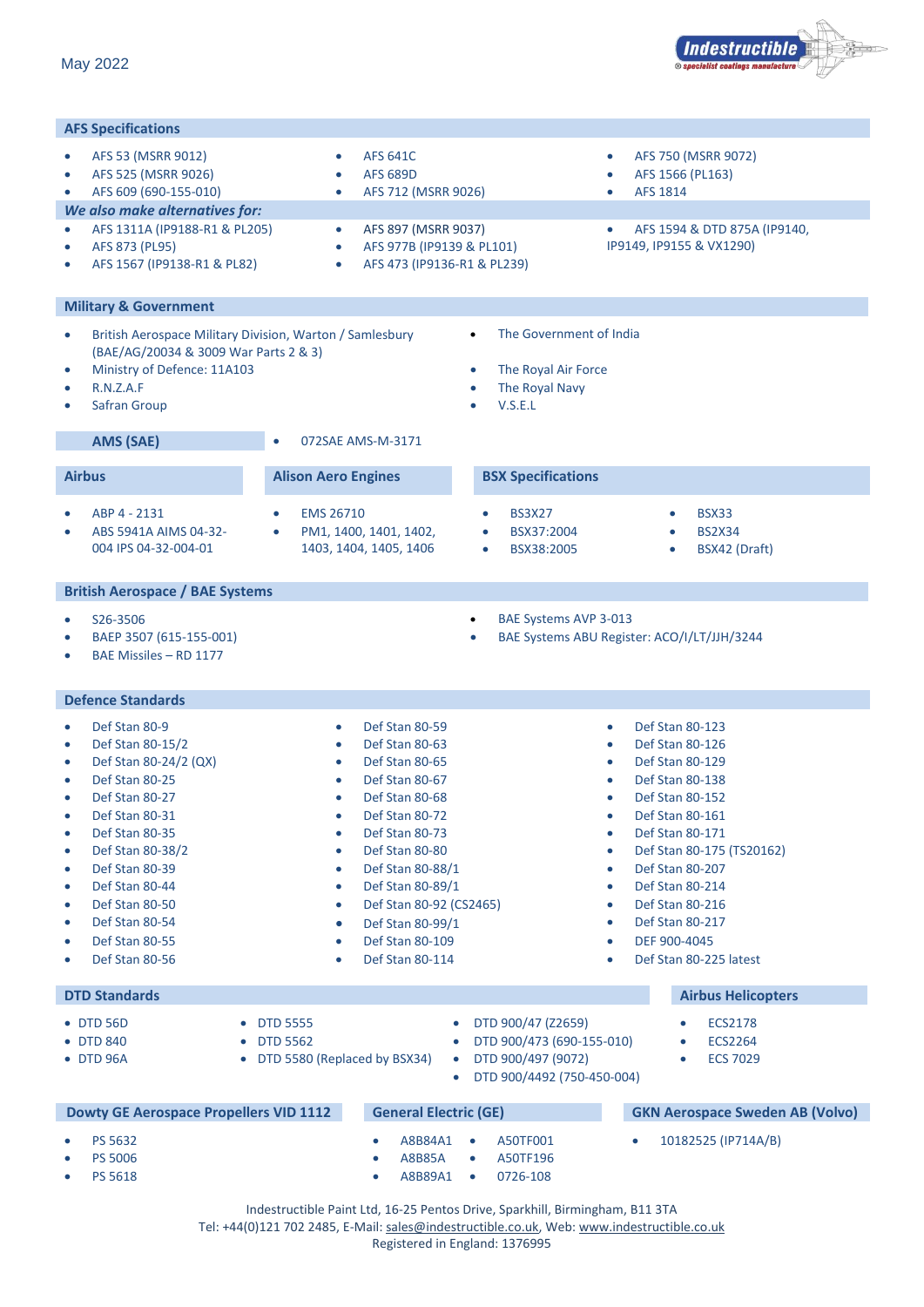|                                                                                                                                                                                                                                                                                                                                                              | <b>EMS 52438</b>                                                                                                                                                                                 | <b>MCS9228</b><br><b>NGPS 134 &amp; NGPS 69</b>                                                                                                                                                                                                                        |
|--------------------------------------------------------------------------------------------------------------------------------------------------------------------------------------------------------------------------------------------------------------------------------------------------------------------------------------------------------------|--------------------------------------------------------------------------------------------------------------------------------------------------------------------------------------------------|------------------------------------------------------------------------------------------------------------------------------------------------------------------------------------------------------------------------------------------------------------------------|
| <b>ITP (Spain)</b>                                                                                                                                                                                                                                                                                                                                           |                                                                                                                                                                                                  |                                                                                                                                                                                                                                                                        |
| <b>SMM 903</b><br>$\bullet$<br><b>SMM 919</b><br>$\bullet$<br><b>SMM 937</b><br>$\bullet$                                                                                                                                                                                                                                                                    | <b>SMM 914</b><br>$\bullet$<br><b>SMM 916</b><br>$\bullet$<br><b>SMM 938</b><br>$\bullet$                                                                                                        | <b>SMM 915</b><br><b>SMM 929</b>                                                                                                                                                                                                                                       |
| <b>Kawasaki Heavy Industries (Jet Engines)</b>                                                                                                                                                                                                                                                                                                               | <b>Leonardo Helicopters</b>                                                                                                                                                                      | <b>McDonnell Douglas Helicopters</b>                                                                                                                                                                                                                                   |
| <b>JMSRR 9274 &amp; JMSRR 9276</b><br>$\bullet$<br>KHI PCS 5411Type I to IP9156-R1<br>$\bullet$<br>KHI PCS 5411Type II to IP9159 Grey<br>$\bullet$<br>KHI PCS 5411Type III to 576-450-002R1<br>$\bullet$                                                                                                                                                     | WHPS (IP9189A/B & IP9138<br>for Repair)                                                                                                                                                          | $HP - 4 - 133$                                                                                                                                                                                                                                                         |
| <b>MTU Engines</b>                                                                                                                                                                                                                                                                                                                                           |                                                                                                                                                                                                  |                                                                                                                                                                                                                                                                        |
| MTS 1010 - IP9140 & IP9149<br>$\bullet$<br>MTS 1011 - IP9165-R1<br>$\bullet$<br>MTS 1012 - IP9166<br>$\bullet$<br>MTS 1013 - PL237-R1<br>$\bullet$<br>MTS 1026A - IP9169, IP9170, IP9173<br>$\bullet$                                                                                                                                                        | MTS 1040 -<br>$\bullet$<br>MTS 1173 - IP9136-R1<br>$\bullet$<br>MTS 1254 - IP9138-R1<br>$\bullet$<br>MTS 1255 - IP9029-R2 & IP9029-R3<br>$\bullet$<br>MTS 1700 - PL368 (red)<br>$\bullet$        | MTS 1304 - NML46<br>$\bullet$<br>MTS 1305 - NML52<br>$\bullet$<br>MTS 1521 - PL163<br>$\bullet$<br>MTS 1534 -<br>$\bullet$                                                                                                                                             |
| <b>Meggitt Aircraft Braking Systems</b>                                                                                                                                                                                                                                                                                                                      |                                                                                                                                                                                                  | <b>Parker Hannifin (Nicholls Aircraft Division)</b>                                                                                                                                                                                                                    |
| <b>PRO 599</b><br>$\bullet$                                                                                                                                                                                                                                                                                                                                  |                                                                                                                                                                                                  | MCS-145 (For G4461 Model)                                                                                                                                                                                                                                              |
| <b>OMAT</b>                                                                                                                                                                                                                                                                                                                                                  | We have many OMAT approvals. Please request an additional document for full list.                                                                                                                | Listed as OMAT Supplier UK 261 & US NA2                                                                                                                                                                                                                                |
| <b>Pratt &amp; Whitney (Canada)</b>                                                                                                                                                                                                                                                                                                                          | <b>Cage Number: K3504</b>                                                                                                                                                                        | <b>Pratt &amp; Whitney (USA)</b>                                                                                                                                                                                                                                       |
| <b>CPMC 79964</b><br>$\bullet$<br><b>CPW 27</b><br>$\bullet$<br><b>LCPMC 71489</b><br>$\bullet$<br><b>CPMC 79965</b><br>$\bullet$<br>CPW 563 (J900)                                                                                                                                                                                                          | <b>CPW 489-2</b><br><b>CPW 88</b><br>$\bullet$<br>PWC 09-017<br>PWC 09-016<br>Alternative to CPW 268, 269, 619 = CPW 714 & 715                                                                   | PWA 578F (IP9029-R2 - PWA 36568 &<br>36569 for production)<br><b>PWA 36568</b><br><b>PWA36569</b><br>$\bullet$                                                                                                                                                         |
| <b>Rolls Royce Specifications</b>                                                                                                                                                                                                                                                                                                                            |                                                                                                                                                                                                  |                                                                                                                                                                                                                                                                        |
| Listed as Rolls Royce CSS 151, 123<br><b>MSRR 1006</b><br>$\bullet$<br><b>MSRR 9054</b><br>$\bullet$<br><b>MSRR 1009</b><br>$\bullet$<br><b>MSRR 9310</b><br>$\bullet$<br><b>MSRR 9042</b><br>$\bullet$<br><b>MSRR 9064</b><br>$\bullet$<br><b>MSRR 9012</b><br>$\bullet$<br><b>MSRR 9274</b><br>0<br><b>MSRR 9186</b><br>0<br><b>MSRR 9135</b><br>$\bullet$ | MSRR 9880/13<br><b>MSRR 9176</b><br><b>MSRR 1043</b><br><b>MSRR 1028</b><br><b>MSRR 9444</b><br><b>MSRR 9180</b><br><b>MSRR 9072</b><br><b>MSRR 9015</b><br><b>MSRR 9276</b><br><b>MSRR 9187</b> | <b>MSRR 1005</b><br>۰<br><b>MSRR 9253</b><br>۰<br><b>MSRR 1055</b><br>$\bullet$<br><b>MSRR 1061</b><br>$\bullet$<br><b>MSRR 1041</b><br>۰<br><b>MSRR 9259</b><br>۰<br><b>MSRR 9181</b><br>۰<br><b>MSRR 9134</b><br>۰<br><b>MSRR 9018</b><br>۰<br><b>MSRR 9285</b><br>۰ |
| <b>MSRR 9029</b>                                                                                                                                                                                                                                                                                                                                             | <b>MSRR 9140</b>                                                                                                                                                                                 | <b>MSRR 9188</b><br>۰                                                                                                                                                                                                                                                  |

**Hamilton Sunstrand Honeywell (Phoenix, Arizona) Honeywell (UK)**

• HS 4675 (961-450-002 & 665-550-025) • PCS 5022 • MCS9227 • P6430

I

l.

I

I

I



Indestructible Paint Ltd, 16-25 Pentos Drive, Sparkhill, Birmingham, B11 3TA Tel: +44(0)121 702 2485, E-Mail: [sales@indestructible.co.uk,](mailto:sales@indestructible.co.uk) Web[: www.indestructible.co.uk](http://www.indestructible.co.uk/) Registered in England: 1376995

• MSRR 9298 • MSRR 9032 • MSRR 9141 • MSRR 9200 • MSRR 9306 • MSRR 9037 • MSRR 9142 • MSRR 9217 • MSRR 9307